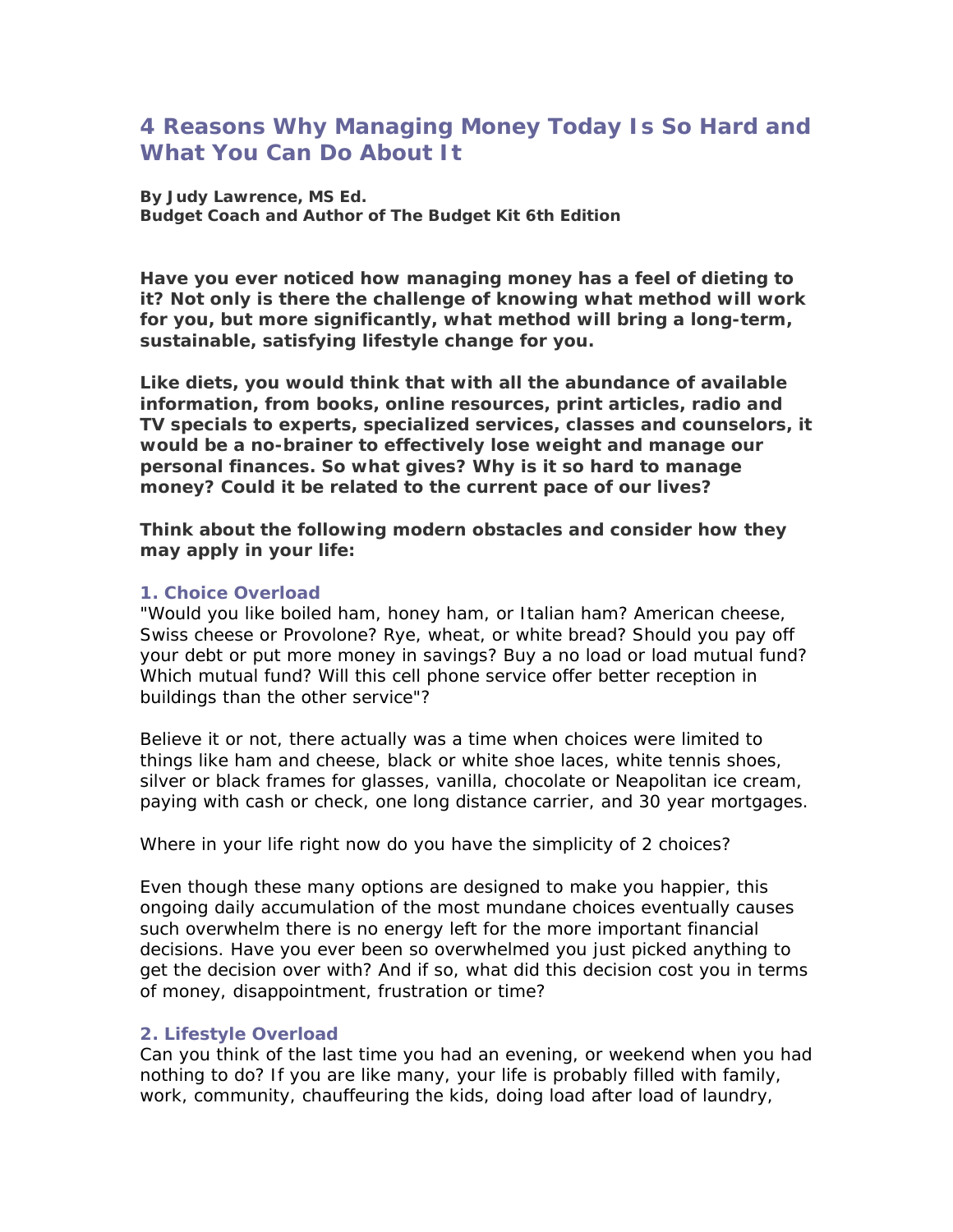catching up on emails, watching your son's soccer game, grabbing fast food or take out food to bring home, preparing for your daughters trip to college, going to the gym, shopping for groceries, clothes, electronics, or stopping for quick cash at the ATM. And, it's very likely you were on the phone during much of this activity.

So just when do you squeeze in the time to manually or electronically pay bills, research major financial decisions, compare prices, record and evaluate your spending, prioritize your financial needs, or take time to discuss financial matters with your spouse and family? Many times the expensive late fees, and bounced check fees are not about lack of money or money skills, but instead, due to lack of time to pay the bills, deposit the paychecks, or get financially organized.

#### **3. Media Overload**

Would your 12 year old really care as much about shopping at Abercrombies, or wanting Victoria Secrets garments, if she wasn't reading teen magazines and wanting to dress like singer Vanessa Carlton? Would you still have bought that Dell computer if you weren't told 100 times you "gotta have a Dell computer?".

It's hard to maintain a simple, manageable life when there is a daily bombardment from TV sitcoms, commercials, celebrities, movies, computer games, websites, and magazines influencing spending in every facet of our lives. To feel trendy, we notice how to dress, style our hair, feed our pets, furnish our homes, travel, play as well as how to invest our money.

Even the gym is no longer neutral territory. Once you caught up with the latest fashion magazine on your 30-minute treadmill workout, you realize you're thinking you just have to have that new kind of lipstick or latest cut of jeans, or you will be hopelessly old fashioned. The cost of this media overload can be financial as well as emotional.

Even if you are able to "keep up with the Jones", are you able to keep up with the payments? Notice how much energy goes into putting on the brakes for your children and/or yourself every time you are in the mall or computer store and see the exact model of something viewed earlier on your TV or computer and suddenly you just have to have it. After all, how can you pass up that tempting convenient, fabulous product for yourself, child, home, vehicle or pet? Yet, if you weren't aware of this product, you probably would not even feel like you were "missing out" if you didn't have it. Also, your monthly budget would not be disrupted by this unplanned expense.

#### **4. Basic Necessities Overload**

Basic living necessities are no longer basic. Can you imagine the days (okay, your parents and grandparents can) when you didn't have cell phones, basic cable, Internet connections, computer maintenance, software upgrades, paying to stay connected to most of your family and friends because they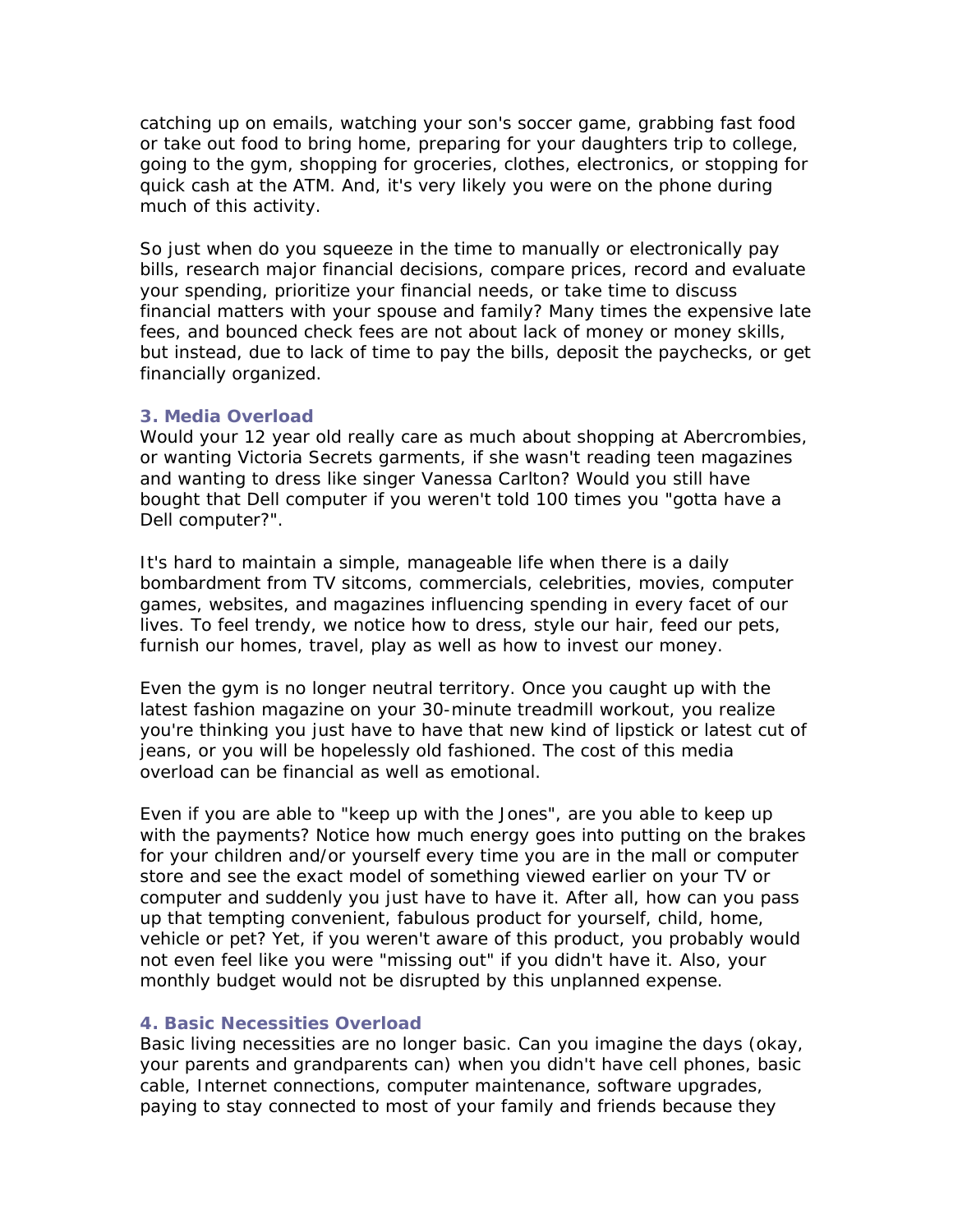lived in the same town or at least same state? Now, can you imagine even functioning in your job or family life without many of the above services? And how much are all those "basic necessities" adding to the other fixed costs in your monthly spending plan?

When you wonder why you can't seem to get ahead or make ends meet, often the problem is the increased volume of fixed expenses. Managing your money effectively may mean choosing to cut back on more of the discretionary spending to keep the expenses from spilling over on to the credit cards.

#### Now What?

So how does all the above-mentioned overload create obstacles to managing money? More time and energy continues to seep out as you agonize over choices, hectic schedules, and unsatisfied wants instead of spreading over to important financial decisions, productive planning and implementation of a workable spending plan.

Getting back to the original diet analogy mentioned in the beginning, there is no lack of information and help for getting out of debt and creating a spending plan. You have already discovered this website. What could be lacking is the time or energy to evaluate the plethora of information and determine what system would work best for your particular situation and then get started.

**And the solution?** You probably really know inside what is best for you, so below are a few suggestions to help you get started.

### **1. Stop and Regroup**

After 9/11, everyone had a wakeup call regarding their true priorities. Review your priority list again or create one. If one of the top priorities is family and friends or more personal balance, the true value is being present and connected, not what you do, buy or have.

Which activities, responsibilities, decisions and stuff can you let go of or pass on to someone else, to free up more time to manage your money on a regular basis?

#### **2. Pick and Save**

Many money management systems already exist. Don't try to re-create the wheel or research and compare the choices to death. Choose one and start. After all these years of companies and authors refining their products, most systems will work just fine. Worrying about the best or easiest system or the least expensive one at this point is more about procrastination. Recognize that, move on and pick one system.

## **3. Manual or Electronic?**

If you are still more comfortable with the traditional pen and paper, start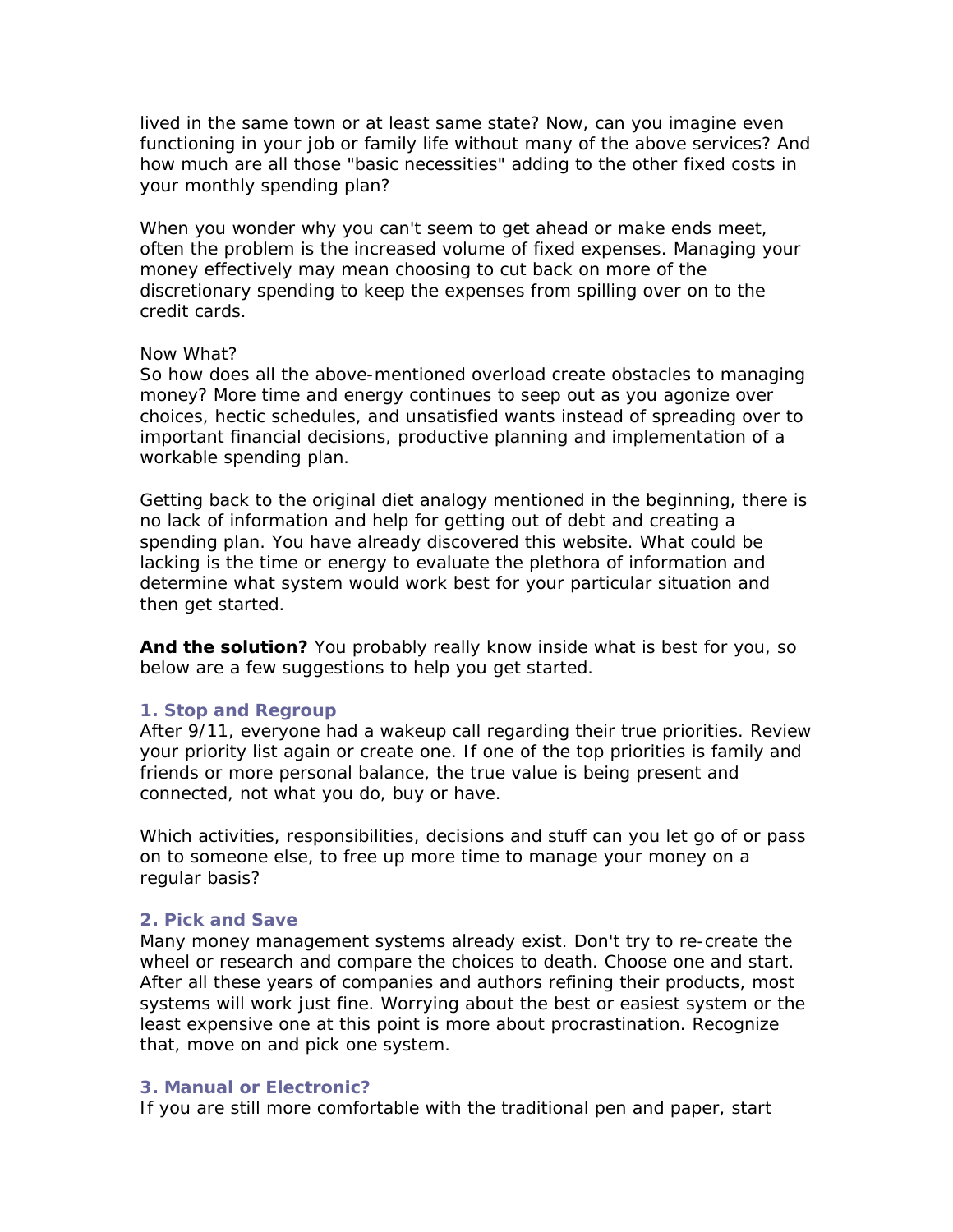there. Or, you may be like many who refuse to get on their computer at home after spending 8-10 hours staring at their screen at work. There are hundreds of books on the topic. To simplify your decision, go with a workbook that already has monthly forms set up. The better books will help you get organized, simplify the money management process and save you thousands of dollars in the long run. Find a workbook that helps you manage your periodic expenses, monthly bills and track where the daily money is going.

You can also create your own forms on a spreadsheet. Use the workbooks and various websites as guidelines for setting up your forms. The main point is to get started and take the time to keep motivated and stay with it.

The same is true for software programs. Pick one, study it, get started and again, stay with it. The drawback for some folks is the pile up of pieces of paper and receipts, statements and records waiting to be entered when you finally turn on the computer.

**4. Simplify and Streamline** Have a weekly family "board meeting" with your children and/or spouse. Get input on ways to streamline events in the household. Discuss financial issues so more decisions are made ahead of time, rather than impulsively in a store. Create space and time for staying current on a regular basis with managing your money.

Reduce your number of accounts. Eliminate paying bills by check. Instead, arrange for automatic withdrawal from your bank for monthly bills, pay bills on line, or automatically charge monthly bills to your credit card if you are building up the miles. Remember to pay off the credit card bill in full or close to it.

Again, there are numerous systems for online bill paying. Find a comprehensive money management system that offers online bill paying, one place to keep all your financial account records and balances, a way to effortlessly record all cashless transactions, and to immediately see how much money is left in each of your spending.

No matter what the cost of any system you use, by really using it, it will ultimately save you at least ten times more than you ever paid for it.

Take a moment to step back, look at your life, and make decisions that are proactive and rational instead of reactive and emotional.

## *Remember, the cost of financial peace of mind can be priceless.*

**\*\*\*\*\*\*\*\*\*\*\*\*\*\*\*\*\*\*\*\*\*\***